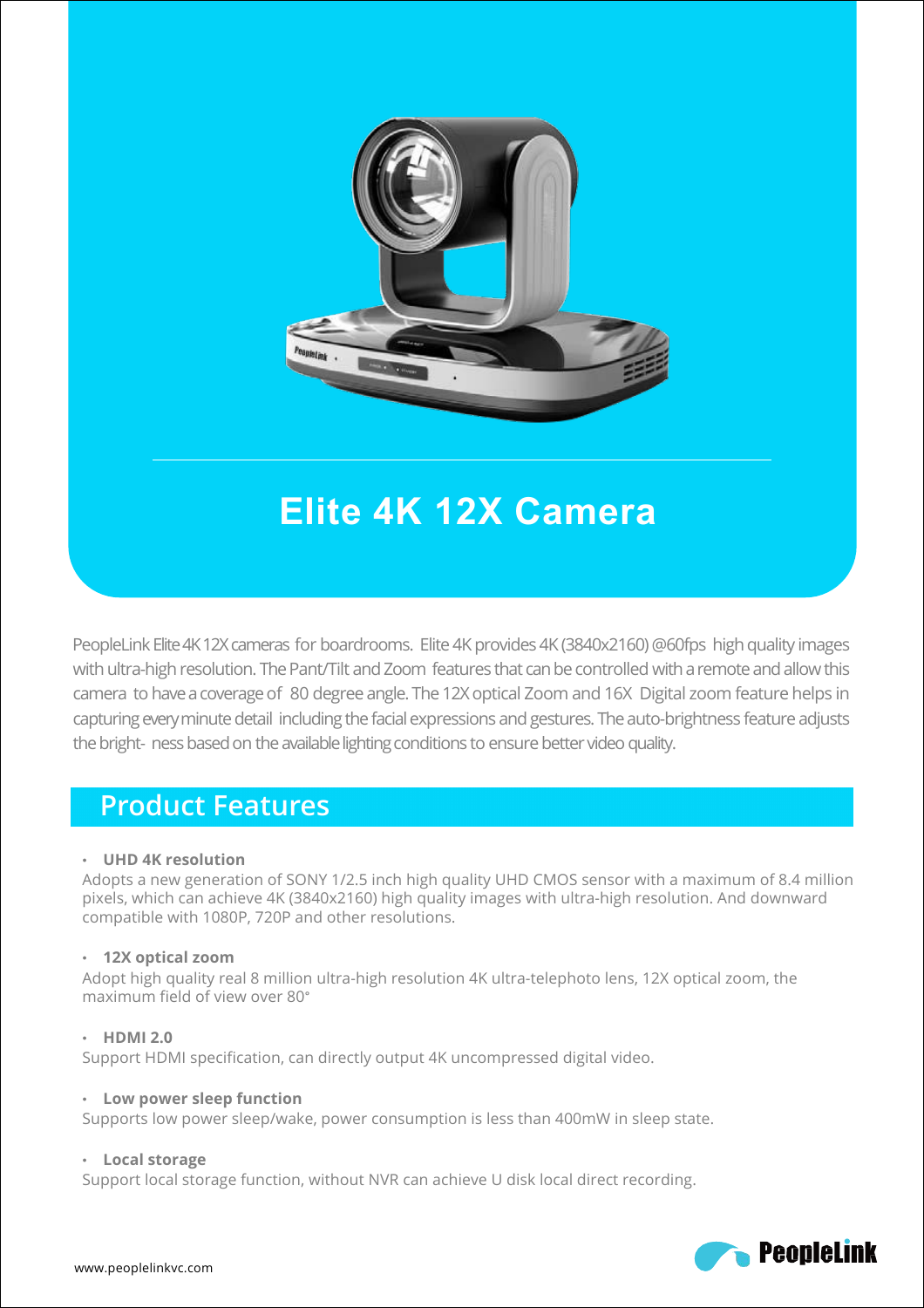# **Product Features**

#### **• Low illumination**

The new CMOS image sensor with ultra-high SNR can effectively reduce the image noise under the condition of low illumination. At the same time, the 2D and 3D noise reduction algorithms can greatly reduce the image noise. Even under the condition of ultra-low illumination, the picture is still clean and clear, and the image signal-to-noise ratio reaches over 55dB.

#### • **Remote control**

Various control mode, can use RS232, RS485, network and USB, can control the camera.

#### • **Built-in gravity sensor**

Support image automatic flip function, convenient installation and use of engineering

#### • **Smart exposure**

Effectively solve the impact of projection, TV and other equipment on the shooting of characters

# **Product SPECIFICATIONS**

| Camera:                         |                      | Elite 4K 12X                                                                                                                                                                                                     |
|---------------------------------|----------------------|------------------------------------------------------------------------------------------------------------------------------------------------------------------------------------------------------------------|
| <b>Video System</b>             |                      | 4K@60fps,4K@59.97fps, 4K@50fps,4K@30fps, 4K@25fps, 4K@29.97fps,<br>1080P@60fps, 1080P@50fps, 1080I@60fps, 1080I@50fp,<br>1080P@30fps,1080P@59.94fps, 1080I@59.94fps, 1080P@29.97fps,<br>720P@60fps,720P@59.94fps |
| Sensor                          | ÷                    | 1/2.5 inch, CMOS, effective pixels: 8.4M                                                                                                                                                                         |
| <b>Scanning Mode</b>            |                      | Progressive                                                                                                                                                                                                      |
| Zoom                            | $\ddot{\phantom{a}}$ | 12X                                                                                                                                                                                                              |
| <b>Digital Zoom</b>             |                      | 16x Digital Zoom                                                                                                                                                                                                 |
| Lens                            |                      | $f = 3.47$ mm ~41.65mm, F 1.84 ~ F 3.72                                                                                                                                                                          |
| <b>Horizontal Angle of View</b> |                      | $80.8^{\circ} \sim 7.5^{\circ}$                                                                                                                                                                                  |
| <b>Vertical Angle of View</b>   |                      | $49.9^{\circ} \sim 4.3^{\circ}$                                                                                                                                                                                  |
| <b>Minimal Illumination</b>     |                      | 0.5 Lux @ (F1.8, AGC ON)                                                                                                                                                                                         |
| Shutter                         |                      | $1/30s \sim 1/10000s$                                                                                                                                                                                            |
| <b>White Balance</b>            |                      | Auto, indoor, outdoor, one-push, manual,                                                                                                                                                                         |
| <b>Backlight Compensation</b>   |                      | Support                                                                                                                                                                                                          |
| <b>Digital Noise Reduction</b>  |                      | 3D Digital Noise Reduction                                                                                                                                                                                       |

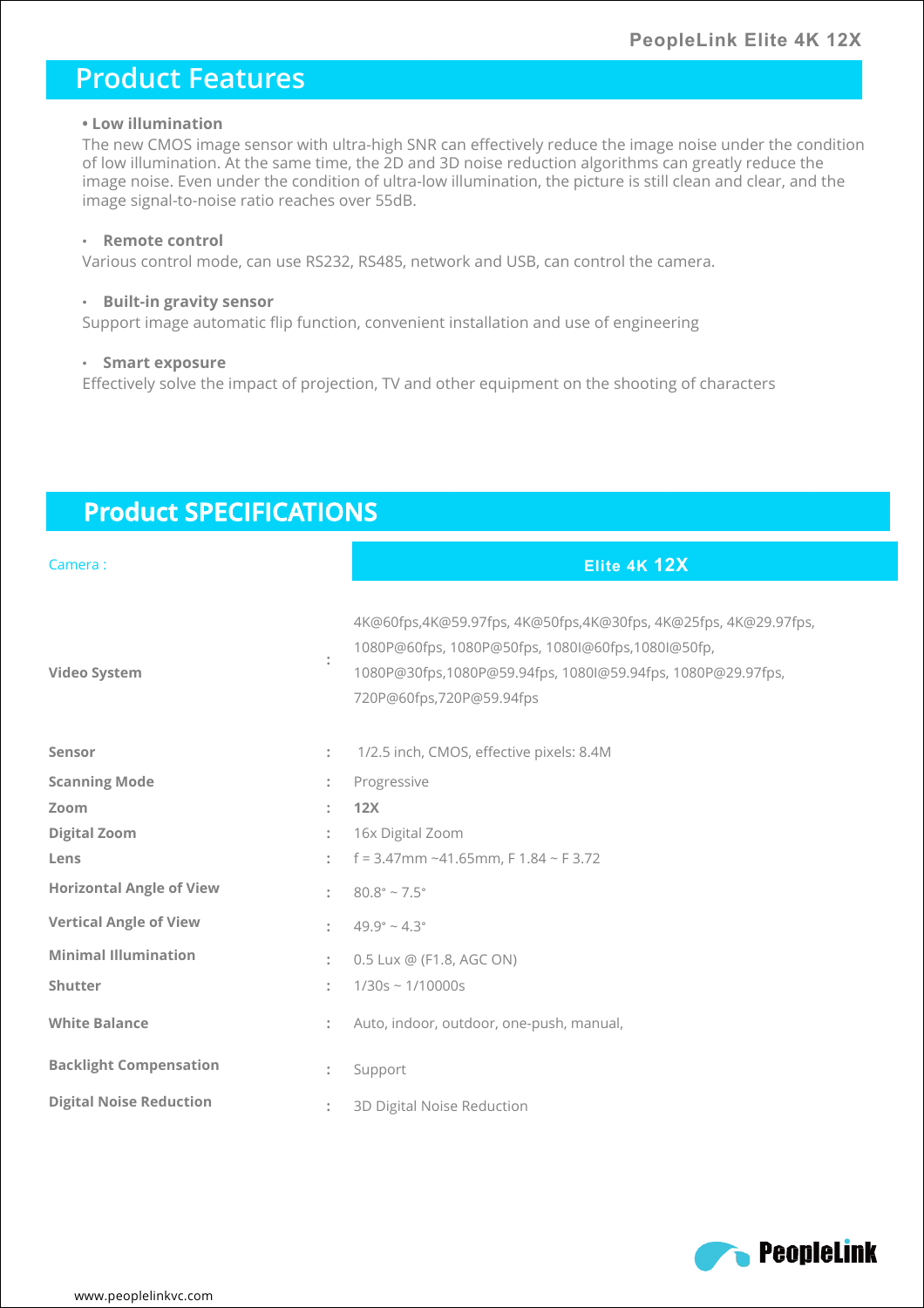| Camera:                          |                      |                                     |
|----------------------------------|----------------------|-------------------------------------|
| Video S/N                        | ÷                    | $\geq$ 55dB                         |
| <b>Horizontal Rotation Range</b> | ÷                    | ±170°                               |
| <b>Vertical Rotation Range</b>   | ÷                    | $-30^{\circ} \sim +90^{\circ}$      |
| <b>Pan Speed Range</b>           | $\ddot{\phantom{a}}$ | $1.7^{\circ} \sim 100^{\circ}/s$    |
| <b>Tilt Speed Range</b>          |                      | $: 1.7^{\circ} \sim 69.9^{\circ}/s$ |
| H & V Flip                       | ÷                    | Support (built-in gravity sensor)   |
| <b>Image Freeze</b>              | ÷                    | Support                             |
| <b>Local Storage</b>             | ÷                    | Support                             |
| <b>Number of Preset</b>          | ÷                    | 255                                 |
| <b>Preset Accuracy</b>           | ÷                    | $0.1^{\circ}$                       |

| <b>USB Featured</b> |
|---------------------|
|---------------------|

| <b>Operate System</b>             | ÷         | Windows 7, Windows 8, Windows 10, Mac OS X, Linux, Android                                                                   |
|-----------------------------------|-----------|------------------------------------------------------------------------------------------------------------------------------|
| <b>Color System / Compression</b> |           | : YUY2 / H.264 / MIPEG                                                                                                       |
| <b>Video Format</b>               | $\sim$    | YUY2: Max 1080P@60fps<br>H.264 AVC: Max 2160P@60fps<br>H.264 SVC: Max 2160P@60fps<br>MIPEG: maximum $4 \kappa \omega 30$ FPS |
| <b>Audio on USB</b>               |           | Support                                                                                                                      |
| <b>USB Video Communication</b>    | ÷         | $UVC$ 1.1~1.5                                                                                                                |
| <b>UVC PTZ</b>                    | $\bullet$ | Support                                                                                                                      |

### **Network Features**

| <b>Video Compression</b>      |                          | : H.265/H.264/MIPEG                                              |
|-------------------------------|--------------------------|------------------------------------------------------------------|
| <b>Video Stream</b>           | $\mathcal{L}_{\rm{max}}$ | Main stream, sub stream                                          |
| <b>Main Stream Resolution</b> | $\mathcal{L}_{\rm{max}}$ | 3840x2160, 1920x1080, 1280x720, 1024x576, etc                    |
| <b>Sub Stream Resolution</b>  | $\ddot{\phantom{a}}$     | 720x576, 720x480, 320x240, etc                                   |
| <b>Video Bit Rate</b>         | ÷                        | 32kbps~102400kbps                                                |
| <b>Bit Rate Type</b>          |                          | : Variable bit rate, fixed bit rate                              |
| <b>Frame Rate</b>             | $\ddot{\phantom{a}}$     | 50Hz: 1fps~50fps, 60Hz:1fps~60fps                                |
| <b>Audio Compression</b>      |                          | : AAC, G711                                                      |
| <b>Audio Bit Rate</b>         | ÷                        | 48Kbps, 64Kbps, 96Kbps, 128Kbps                                  |
| <b>Support protocols</b>      | ÷                        | NDI®   HX, TCP/IP, HTTP, RTSP, RTMP, Onvif, DHCP, multicast, etc |